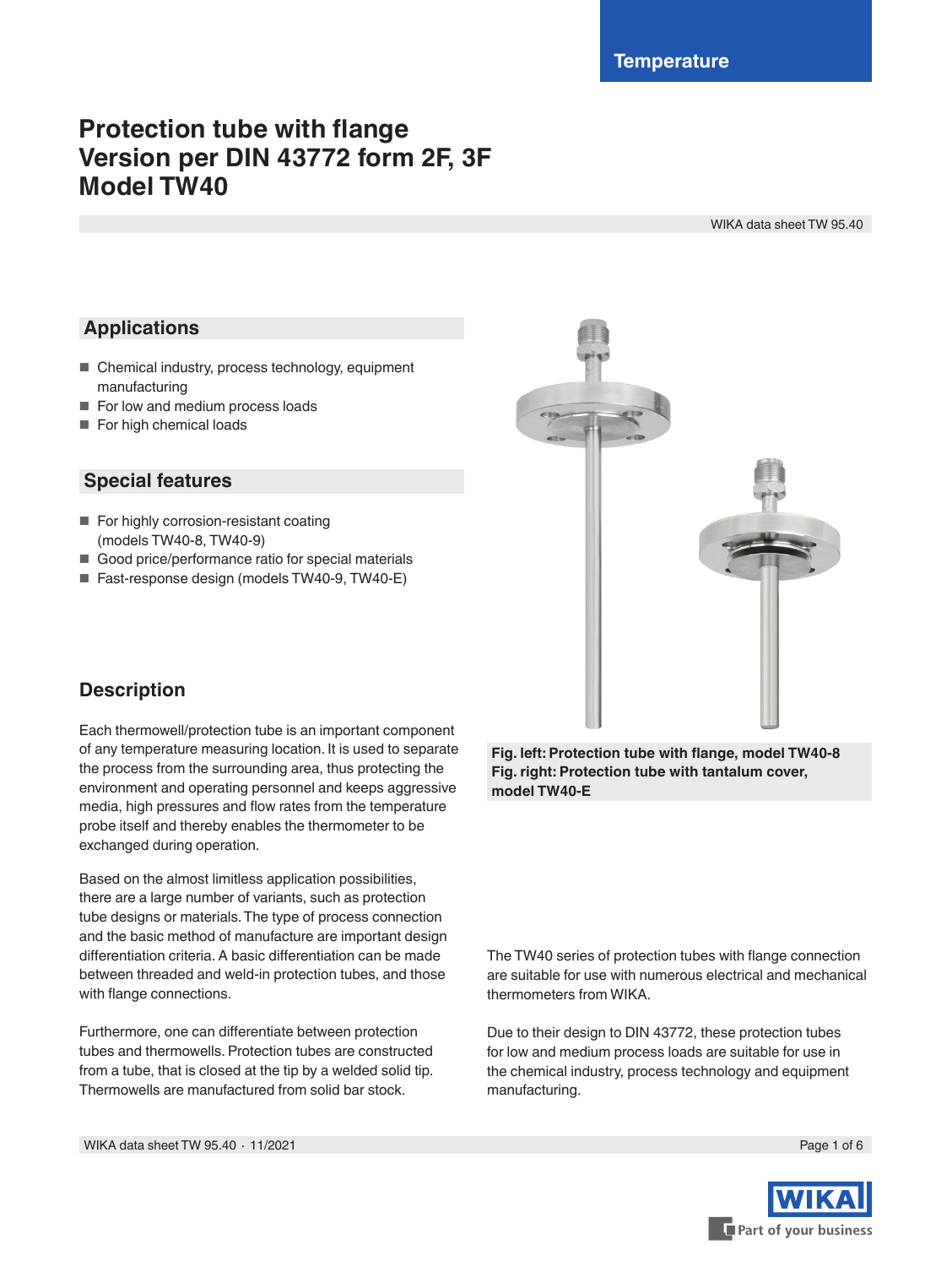## **Specifications**

| <b>Basic information</b>              |                                                                                                                                                                                 |  |
|---------------------------------------|---------------------------------------------------------------------------------------------------------------------------------------------------------------------------------|--|
| <b>Protection tube form</b>           | $\blacksquare$ Straight<br>Tapered design                                                                                                                                       |  |
| <b>Design</b>                         |                                                                                                                                                                                 |  |
| Design TW40-8                         | Per DIN 43772 form 2F (straight tube)                                                                                                                                           |  |
| Design TW40-9                         | Per DIN 43772 form 3F (tapered tube)                                                                                                                                            |  |
| Design TW40-D                         | Per DIN 43772 form 2F, special materials                                                                                                                                        |  |
| Design TW40-E                         | Per DIN 43772 form 3F, with tantalum cover                                                                                                                                      |  |
| Material (wetted)                     | Stainless steel 1.4571<br>Alloy C4<br>Alloy C276<br>Alloy 400<br>Titanium grade 2<br>Tantalum                                                                                   |  |
|                                       | Other materials on request                                                                                                                                                      |  |
| Coating (only designs TW40-8, TW40-9) | PFA<br>Layer thickness min. 0.4 mm [0.015 in] (standard) or min. 0.6 mm [0.024 in]<br>(special design)<br>ECTFE (Halar <sup>®</sup> )<br>Layer thickness min. 0.6 mm [0.024 in] |  |

Halar® ECTFE is a registered trademark of the company Solvay Solexis.

| <b>Process connection</b>           |                                                                                                                                                                                  |                       |                                     |
|-------------------------------------|----------------------------------------------------------------------------------------------------------------------------------------------------------------------------------|-----------------------|-------------------------------------|
| <b>Type of process connection</b>   | Flanges to valid national or international standards like e.g. EN 1092-1,<br><b>DIN 2527, ASME B16.5</b>                                                                         |                       |                                     |
| Flange disc (design TW40-E, TW40-D) | Per EN 1092-1 with sealing face form B1<br>Per DIN 2527 with sealing face form C per DIN 2526<br>Per ASME B16.5 with sealing face form RF<br>(smooth sealing face with tantalum) |                       |                                     |
| <b>Connection to thermometer</b>    | $\blacksquare$ M24 x 1.5 (rotatable threaded connection, male nut)<br>G 1/2 female thread<br>$\blacksquare$ 1/2 NPT female thread<br>$\blacksquare$ M20 x 1.5 female thread      |                       |                                     |
| Bore size Ø d <sub>1</sub>          | <b>Tube</b>                                                                                                                                                                      | <b>Inner diameter</b> | For probes                          |
| Design TW40-8                       | $9 \times 1$ mm [0.35 $\times$ 0.04 in]                                                                                                                                          | 7.0 mm [0.28 in]      | 6 mm [0.24 in]                      |
|                                     | 11 x 2 mm $[0.43 \times 0.08]$ in                                                                                                                                                | 7.0 mm [0.28 in]      | 6 mm [0.24 in]                      |
|                                     | 12 x 1.5 mm [0.47 x 0.06 in]                                                                                                                                                     | 9.0 mm [0.35 in]      | 8 mm [0.31 in]                      |
|                                     | 12 x 2.5 mm [0.47 x 0.09 in]                                                                                                                                                     | 7.0 mm [0.28 in]      | 6 mm [0.24 in]                      |
|                                     | 14 x 2.5 mm [0.55 x 0.10 in]                                                                                                                                                     | 9.0 mm [0.35 in]      | 8 mm [0.31 in]                      |
|                                     | $15 \times 2$ mm [0.59 $\times$ 0.08 in]                                                                                                                                         | 11.0 mm [0.43 in]     | $10 \, \text{mm}$                   |
| Design TW40-9                       | 12 x 2.5 mm [0.47 x 0.09 in] to<br>9 mm [0.35 in]                                                                                                                                | 6.1 mm [0.24 in]      | 6 mm [0.24 in]                      |
| Design TW40-D                       | 13.7 x 2.2 mm [0.54 x 0.09 in]                                                                                                                                                   | 9.3 mm [0.37 in]      | 6 mm [0.24 in] or<br>8 mm [0.31 in] |
| Design TW40-E                       | 11 x 2 mm $[0.43 \times 0.08]$ in with<br>tantalum cover                                                                                                                         | 7.0 mm [0.28 in]      | 6 mm [0.24 in]                      |
|                                     | $15 \times 3$ mm [0.59 $\times$ 0.12 in] with<br>tantalum cover                                                                                                                  | 9.0 mm [0.35 in]      | 8 mm [0.31 in]                      |
|                                     | 12 x 2.5 mm [0.47 x 0.09 in] to<br>9 mm [0.35 in] with tantalum cover                                                                                                            | 6.1 mm [0.24 in]      | 6 mm [0.24 in]                      |
| Insertion length U <sub>1</sub>     | 50  3,500 mm [1.9  137.8 in]                                                                                                                                                     |                       |                                     |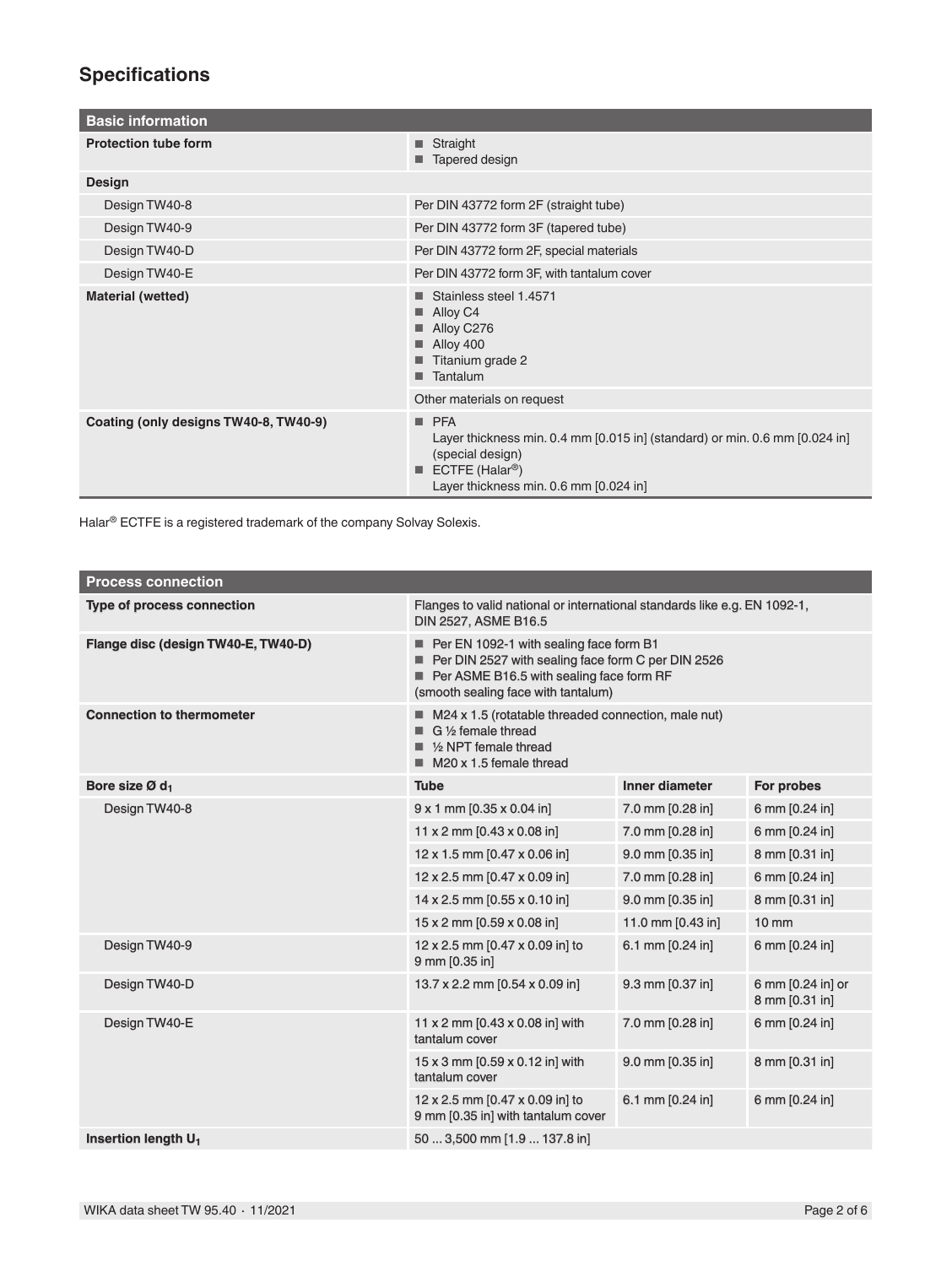| <b>Process connection</b>                                 |                                                                |                      |                          |                          |
|-----------------------------------------------------------|----------------------------------------------------------------|----------------------|--------------------------|--------------------------|
| <b>Overall length L</b>                                   |                                                                |                      |                          |                          |
| Designs TW40-8, TW40-D <sup>1</sup> , TW40-E <sup>1</sup> | Insertion length $U_1$ + 80 mm [3.15 in]                       |                      |                          |                          |
| Design TW40-9                                             | Insertion length $U_1$ + 82 mm [3.23 in]                       |                      |                          |                          |
| Suitable stem length I <sub>1</sub> (dial thermometer)    |                                                                |                      |                          |                          |
| Connection design S, 3, 4 or 5                            | $I_1 = L - 10$ mm [0.4 in] or $I_1 = U_1 + M - 10$ mm [0.4 in] |                      |                          |                          |
| <b>Connection design 2</b>                                | $I_1 = L - 30$ mm [1.2 in] or $I_1 = U_1 + M - 30$ mm [1.2 in] |                      |                          |                          |
| <b>Sealing face roughness</b>                             | <b>Design</b>                                                  | <b>AARH in µinch</b> | Ra in µm                 | Rz in um                 |
| <b>ASME B16.5</b>                                         | Stock finish                                                   | 125250               | 3.26.3                   | $\overline{\phantom{a}}$ |
|                                                           | Smooth finish                                                  | < 125                | < 3.2                    | $\overline{a}$           |
|                                                           | <b>RTJ</b>                                                     | < 63                 | < 1.6                    | ٠                        |
|                                                           | Groove/tongue                                                  | < 125                | < 3.2                    | $\blacksquare$           |
| EN 1092-1                                                 | Form B1                                                        | $\blacksquare$       | 3.212.5                  | 12.550                   |
|                                                           | Form B <sub>2</sub>                                            | $\blacksquare$       | 0.83.2                   | 3.212.5                  |
| <b>DIN 2527</b>                                           | Form C                                                         | $\blacksquare$       | $\overline{\phantom{a}}$ | 40  160                  |
|                                                           | Form E                                                         | $\blacksquare$       | ٠                        | < 16                     |

1) For versions with tantalum cover, the insertion length will be longer by up to 3 mm [0.12 in]

| <b>Operating conditions</b>                |                                                                                                                                                                                         |  |
|--------------------------------------------|-----------------------------------------------------------------------------------------------------------------------------------------------------------------------------------------|--|
| Max. process temperature, process pressure | Depending on:<br>Load diagram DIN 43772<br>Protection tube design<br>- Dimensions<br>- Material<br>- Coating<br>$\blacksquare$ Process conditions<br>- Flow rate<br>- Density of medium |  |
| Wake frequency calculation (option)        | For critical applications, is recommended in accordance with Dittrich/Klotter as a<br>WIKA engineering service                                                                          |  |
|                                            | $\rightarrow$ For further information, see Technical information IN 00.15 "Wake frequency<br>calculation".                                                                              |  |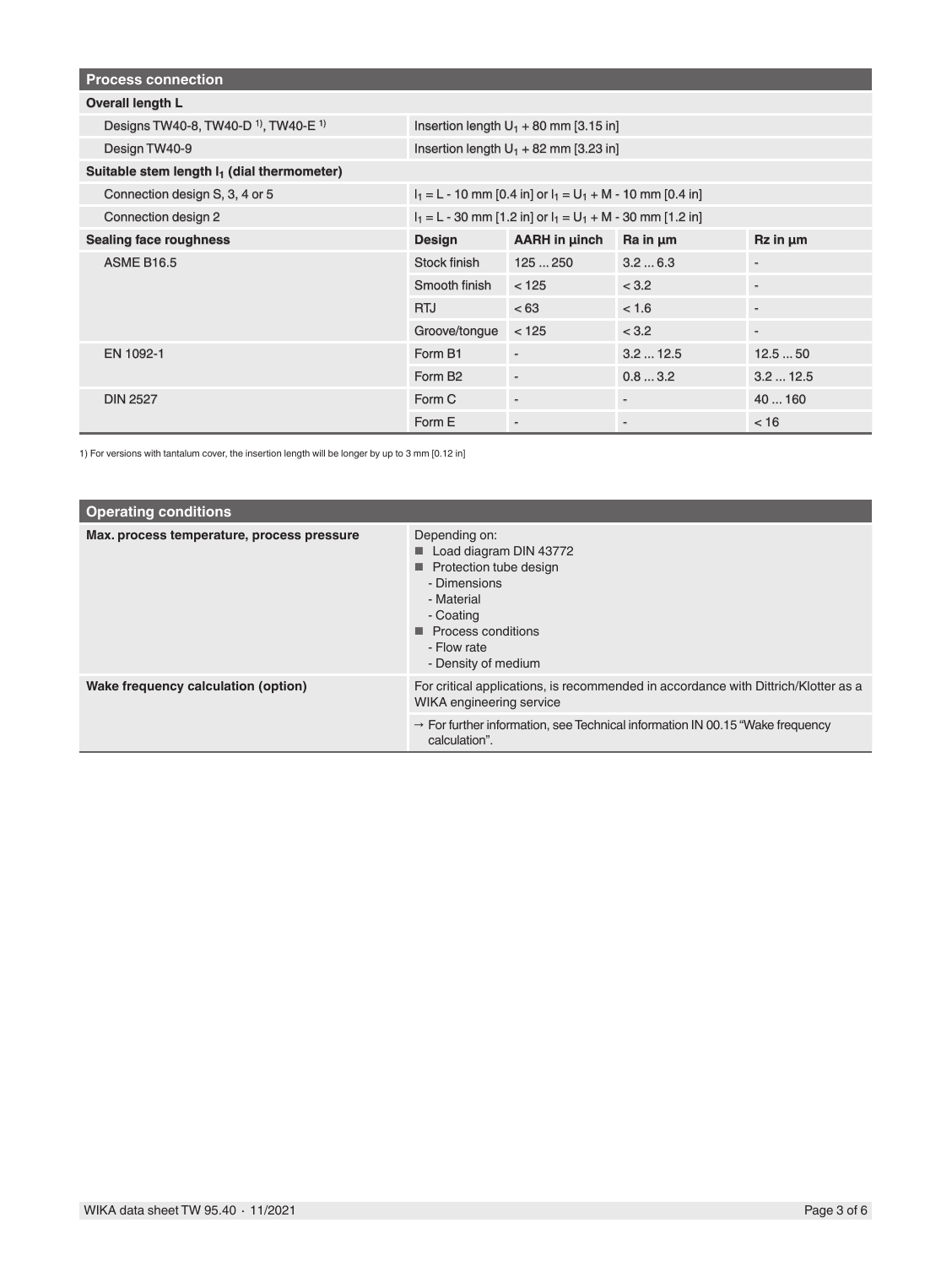## **Dimensions in mm [in]**



Legend:<br>L O

- L Overall length<br>M Neck tube length
- M Neck tube length (min. 60 mm [2.36 in])<br> $U_1$  Insertion length
- $U_1$  Insertion length<br>N Connection to the
- Connection to thermometer
- $\varnothing$  d<sub>1</sub> Bore size
- $\varnothing$  F<sub>1</sub> Protection tube outer diameter
- $\sigma$  F<sub>T</sub> Outer diameter of tantalum cover<br>S Wall thickness
- S Wall thickness<br>S<sub>1</sub> Tip thickness
- Tip thickness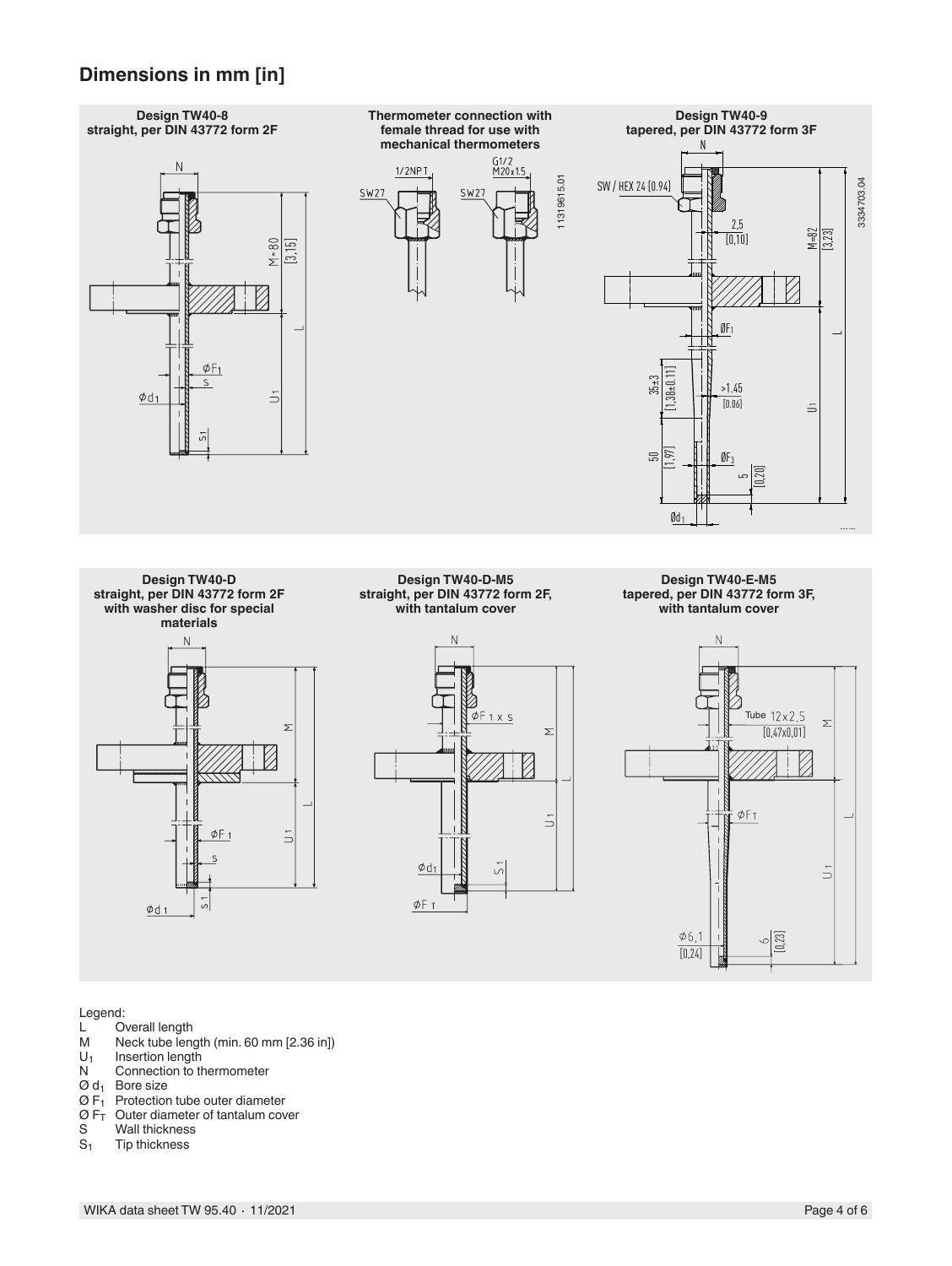| Dimensions in mm [in]                 | Weight in kg [lbs]                                 |
|---------------------------------------|----------------------------------------------------|
| ØF <sub>1</sub> X S                   | Flange DN 25 PN 16  40<br>$U_1 = 225$ mm [8.86 in] |
| $9 \times 1$ [0.35 x 0.04]            | 1.39 [3.06]                                        |
| 11 x 2 [0.43 x 0.08]                  | $1.55$ [3.42]                                      |
| $12 \times 2.5$ [0.47 $\times$ 0.1]   | 1.64 [3.62]                                        |
| 14 x 2.5 [0.55 x 0.1]                 | 1.71 [3.77]                                        |
| $12 \times 2.5$ [0.47 $\times$ 0.1]   | 1.64 [3.62]                                        |
| 15 x 2 [0.59 x 0.08]                  | $1.41$ [3.11]                                      |
| $9.3 \times 2.2$ [0.36 $\times$ 0.09] | 1.70 [3.75]                                        |

| <b>Additional weight with other flanges</b> |           |                           |  |
|---------------------------------------------|-----------|---------------------------|--|
| <b>DN 40</b>                                | PN 16  40 | $+0.76$ kg $[+1.68$ lbs]  |  |
| <b>DN 50</b>                                | PN 16  40 | $+1.63$ kg [ $+3.59$ lbs] |  |
| 1"                                          | $150$ lbs | $-0.46$ kg $[-1.01$ lbs]  |  |
| 1"                                          | 300 lbs   | $+0.04$ kg $[+0.09$ lbs]  |  |
| 1"                                          | 600 lbs   | $+0.22$ kg $[+0.49$ lbs]  |  |
| $1\frac{1}{2}$ "                            | $150$ lbs | $+0.22$ kg $[+0.49$ lbs]  |  |
| $1\frac{1}{2}$                              | 300 lbs   | $+1.34$ kg [ $+2.95$ lbs] |  |
| $1\frac{1}{2}$ "                            | 600 lbs   | +1.85 kg [+4.08 lbs]      |  |

### **Design TW40-D-M5 (tantalum)**

| Dimensions in mm [in]         |                                     |                | Weight DN 25  225 mm |
|-------------------------------|-------------------------------------|----------------|----------------------|
| $\circ$ F <sub>T</sub>        | $ØF1 \times S$                      | $\mathbf{S}_1$ | 1 [0.98  8.86 in]    |
| 12 x 0.4 [0.47 x 0.02]        | $11 \times 2$ [0.43 $\times$ 0.08]  | $2.5$ [0.1]    | 1.65                 |
| 16 x 0.4 [0.63 x 0.02]        | $15 \times 3$ [0.59 $\times$ 0.12]  | $3.5$ [0.14]   | 1.75                 |
| $13 \times 0.4$ [0.51 x 0.02] | $12 \times 2.5$ [0.47 $\times$ 0.1] | 6[0.24]        | 1.70                 |